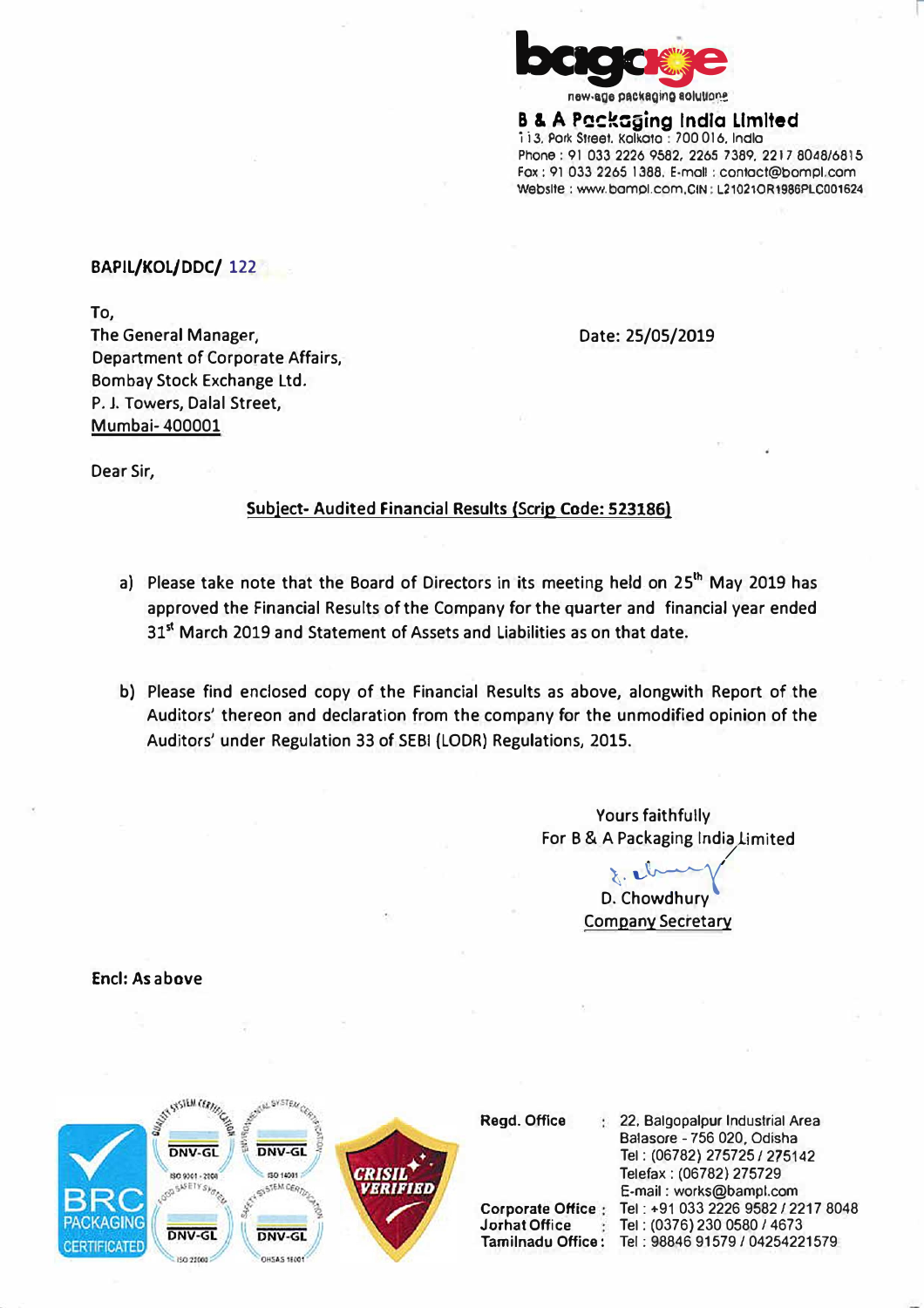

new-age packaging solutions

**B & A Packaging India Limited** 113, Park Street, Kolkata : 700 016, India Phone: 91 033 2226 9582, 2265 7389, 2217 8048/6815 Fax: 91 033 2265 1388, E-mail: contact@bampl.com Website: www.bampl.com.CIN: L21021OR1986PLC001624

Date: 25/05/2019

To, The General Manager, Department of Corporate Affairs, Bombay Stock Exchange Ltd. P. J. Towers, Dalal Street, Mumbai- 400001

Dear Sir,

Subject- Declaration with respect to Audit Report with unmodified opinion to the Audited Financial Results for the financial year ended 31<sup>st</sup> March 2019

Pursuant to regulation 33(3) (d) of the SEBI (Listing Obligations and Disclosures Requirements) Regulations 2015, as amended, we do hereby confirm that the Statutory Auditors of the Company, M/s Ghosal, Basu & Ray, Chartered Accountants have not expressed any modified opinion(s) in their Audit Report pertaining to the audited financial results for the financial year ended 31st March 2019.

Yours faithfully, For B & A Packaging India Ltd.

auspreding

Goutamanshu Mukhopadhyay **Chief Financial Officer** 



Regd. Office

**Corporate Office:** Jorhat Office  $\ddot{\phantom{1}}$ 

22, Balgopalpur Industrial Area Balasore - 756 020, Odisha Tel: (06782) 275725 / 275142 Telefax: (06782) 275729 E-mail: works@bampl.com Tel: +91 033 2226 9582 / 2217 8048 Tel: (0376) 230 0580 / 4673 Tamilnadu Office: Tel: 98846 91579 / 04254221579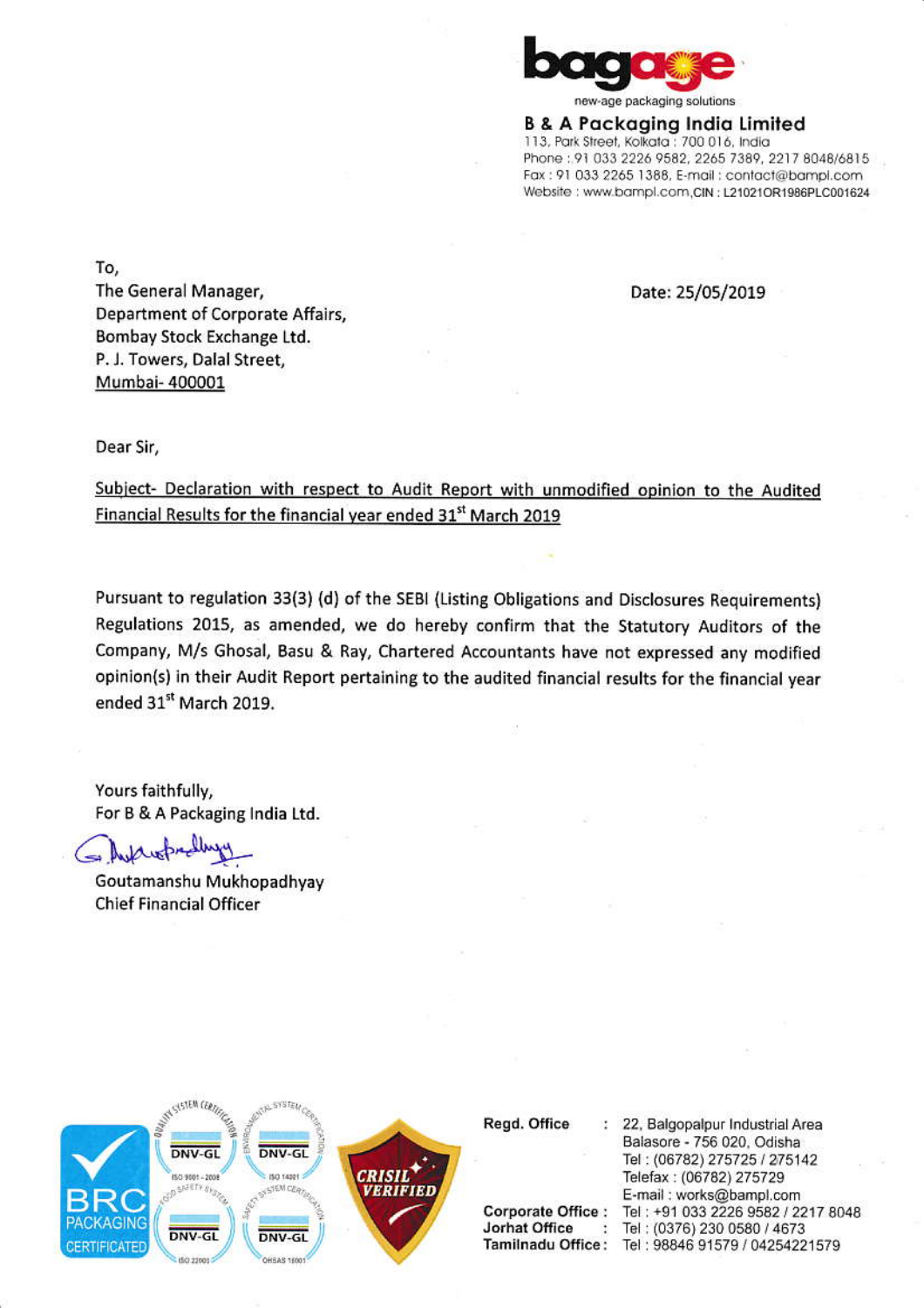# Ghosal, Basu & Ray

**Chartered Accountants** 

8/2 Kiron Sankar Roy Road, 2nd floor, Room No. 28, Kolkata 700 001 Telephone 2243 9185, Telefax 2210 1182, e-mail gbr1991@gmail.com

Independent Auditor's Report On the Quarterly and Annual Financial Results of B & A Packaging India Limited Pursuant to Regulation 33 of the SEBI (Listing Obligations and Disclosure Requirements) Regulations, 2015

# TO THE BOARD OF DIRECTORS OF B & A PACKAGING INDIA LIMITED

- 1. We have audited the annual financial results ("Results") of B & A Packaging India Limited ("the Company") for the year ended 31st March, 2019 and reviewed the quarterly financial results for the quarter ended 31st March, 2019, included in the Statement of Financial Results ("the Statement") attached herewith, being submitted by the Company pursuant to the requirement of Regulation 33 of the Securities and Exchange Board of India (Listing Obligations and Disclosure Requirements) Regulations, 2015.
- 2. The Results, included in the Financial Statement, are the responsibility of the Company's management. Our responsibility is to express an opinion on the Results based on our audit of such annual financial statements, which have been prepared in accordance with the recognition and measurement principles laid down in Indian Accounting Standards prescribed under section 133 of the Companies Act, 2013, read with relevant rules issued thereunder or by the Institute of Chartered Accountants of India, as applicable and other accounting principles generally accepted in India.
	- 3. We conducted our audit in accordance with the Standards of Auditing issued by the Institute of Chartered Accountants of India. Those Standards require that we comply with ethical requirements and plan and perform the audit to obtain reasonable assurance about whether the Results are free of material misstatement. An audit includes examining, on a test basis, evidence supporting the amounts disclosed as the financial results. An audit also includes assessing the accounting principles used and significant estimates made by management. We believe that our audit provides a reasonable basis for our opinion.
	- 4. In our opinion and to the best of our information and according to the explanations given to us, the Results:
		- (i) are presented in accordance with the requirements of Regulation 33 of the Securities and Exchange Board of India (Listing Obligations and Disclosure Requirements) Regulations, 2015, in this regard, and

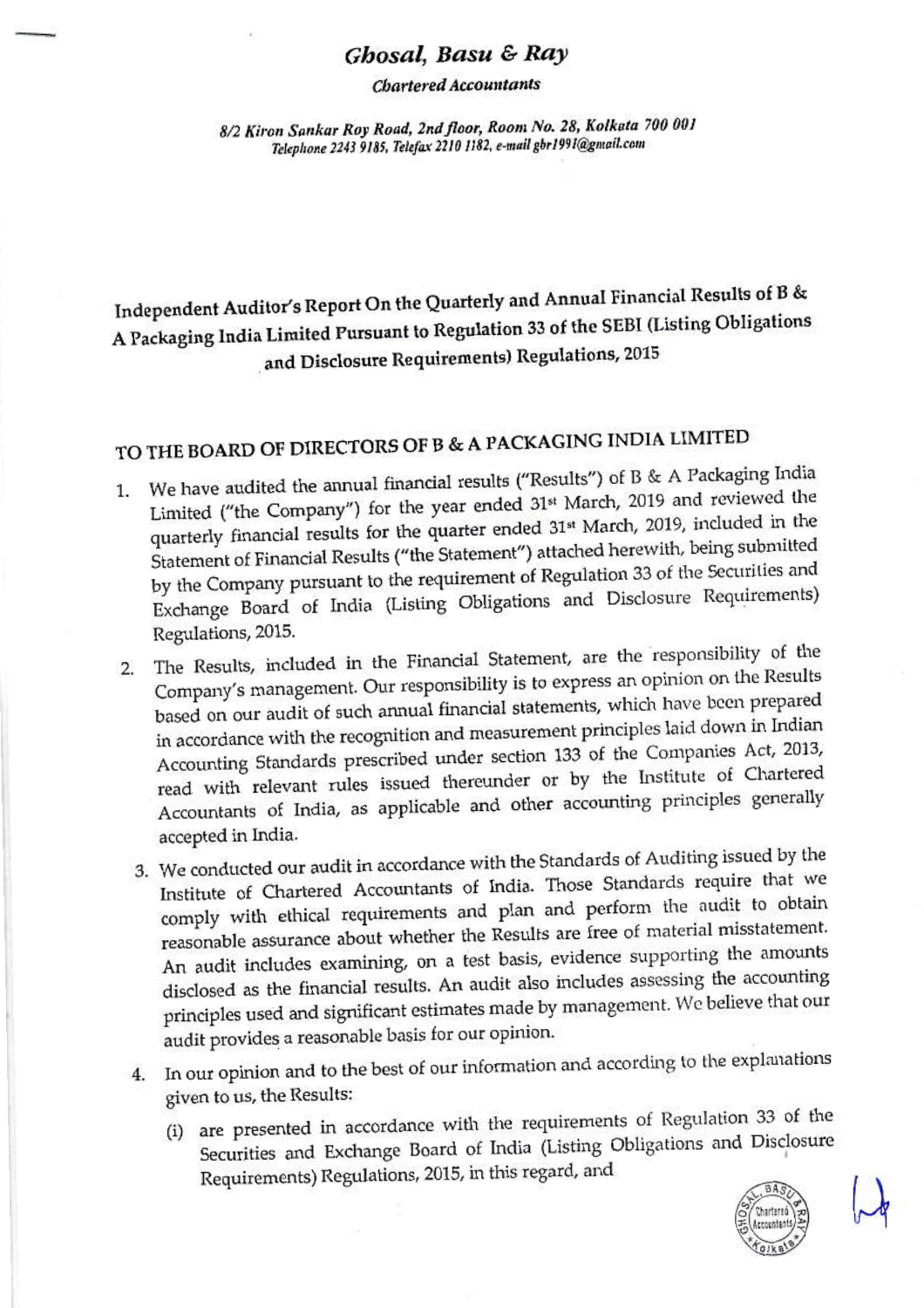- (ii) give a true and fair view of the net profit and other financial information for the year ended 31<sup>st</sup> March, 2019.
- The results for the last quarter ended 31st March, 2019, and corresponding quarter 5. ended of the previous year, included in the Statement, being the balancing figure between audited figures in respect of the full financial year and the published yearto-date figures up to the third quarter of the relevant financial year, which were subject to limited review by us.

For Ghosal, Basu & Ray **Chartered Accountants** (FIXN: 315080E)



Partner (Membership No. 52204)

Kolkata, 25th May, 2019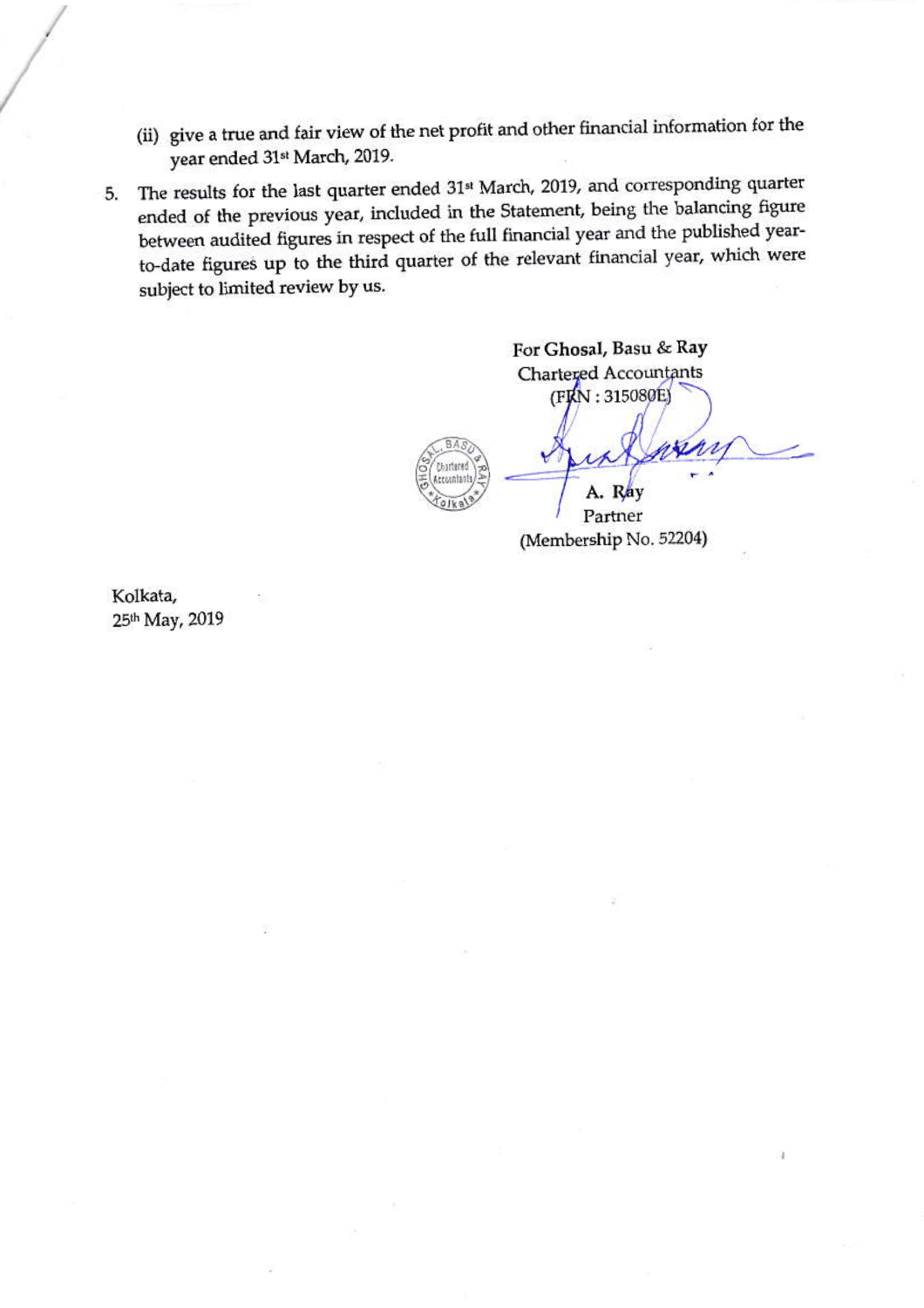### B & A PACKAGING INDIA LIMITED CIN - L21021OR1986PLC001624

Regd. Office: 22, Balgopalpur Industrial Area, Balasore- 756020, Odisha



 $88*3$ 

Phone: 033 22269582, E-mail: contact@bampl.com, Website: www.bampl.com

STATEMENT OF AUDITED FINANCIAL RESULTS FOR THE FINANCIAL YEAR ENDED 31ST MARCH, 2019

| Particulars<br>Revenue from operations<br>Other Income<br>Total Income (I+II)<br>Expenses<br>Cost of materials consumed<br>Purchase of Stock-in-Trade<br>(Increase)/Decrease in inventories of Finished Goods,<br>Stock-in-Trade and Work-in-progress<br>Employee Benefit Expense<br><b>Excise Duty</b><br>Finance costs<br>Depreciation and amortisation expense<br>Other expenses<br>Total expenses (IV)<br>Profit before exceptional items and tax (III-IV)<br><b>Exceptional items</b> | 31st<br>March<br>2019<br>Reviewed<br>1,570.55<br>23.28<br>1593.83<br>1,212.96<br>(162.56)<br>213.48<br>48.54<br>36.67<br>124.53<br>1473.62<br>120,21                                                                                                                                                                                                                                                                                                                                                                     | 3 months ended<br>31st<br>December<br>2018<br>Reviewed<br>1792.97<br>32,04<br>1825.01<br>1138.07<br>(24.27)<br>237.96<br>49.50<br>36.50<br>270.83<br>1708.59<br>116.42                                 | 31st<br>March<br>2018<br>Reviewed<br>1520.63<br>5.72<br>1526.35<br>978.67<br>4.42<br>173.58<br>38.29<br>(2.30)<br>283.21<br>1475.87 | 2019<br>Audited<br>7168.02<br>69.53<br>7237.55<br>4808.52<br>(169.93)<br>792.84<br>190.88<br>144.16<br>751.20<br>6517.67 | Year to date 31st<br>March<br>2018<br>Audited<br>6972.53<br>34.04<br>7006.57<br>4412.67<br>(53.55)<br>697.91<br>174.43<br>161.12<br>131.98<br>723.52<br>6248.08 |
|--------------------------------------------------------------------------------------------------------------------------------------------------------------------------------------------------------------------------------------------------------------------------------------------------------------------------------------------------------------------------------------------------------------------------------------------------------------------------------------------|--------------------------------------------------------------------------------------------------------------------------------------------------------------------------------------------------------------------------------------------------------------------------------------------------------------------------------------------------------------------------------------------------------------------------------------------------------------------------------------------------------------------------|--------------------------------------------------------------------------------------------------------------------------------------------------------------------------------------------------------|-------------------------------------------------------------------------------------------------------------------------------------|--------------------------------------------------------------------------------------------------------------------------|-----------------------------------------------------------------------------------------------------------------------------------------------------------------|
|                                                                                                                                                                                                                                                                                                                                                                                                                                                                                            |                                                                                                                                                                                                                                                                                                                                                                                                                                                                                                                          |                                                                                                                                                                                                        |                                                                                                                                     |                                                                                                                          |                                                                                                                                                                 |
|                                                                                                                                                                                                                                                                                                                                                                                                                                                                                            |                                                                                                                                                                                                                                                                                                                                                                                                                                                                                                                          |                                                                                                                                                                                                        |                                                                                                                                     |                                                                                                                          |                                                                                                                                                                 |
|                                                                                                                                                                                                                                                                                                                                                                                                                                                                                            |                                                                                                                                                                                                                                                                                                                                                                                                                                                                                                                          |                                                                                                                                                                                                        |                                                                                                                                     |                                                                                                                          |                                                                                                                                                                 |
|                                                                                                                                                                                                                                                                                                                                                                                                                                                                                            |                                                                                                                                                                                                                                                                                                                                                                                                                                                                                                                          |                                                                                                                                                                                                        |                                                                                                                                     |                                                                                                                          |                                                                                                                                                                 |
|                                                                                                                                                                                                                                                                                                                                                                                                                                                                                            |                                                                                                                                                                                                                                                                                                                                                                                                                                                                                                                          |                                                                                                                                                                                                        |                                                                                                                                     |                                                                                                                          |                                                                                                                                                                 |
|                                                                                                                                                                                                                                                                                                                                                                                                                                                                                            |                                                                                                                                                                                                                                                                                                                                                                                                                                                                                                                          |                                                                                                                                                                                                        |                                                                                                                                     |                                                                                                                          |                                                                                                                                                                 |
|                                                                                                                                                                                                                                                                                                                                                                                                                                                                                            |                                                                                                                                                                                                                                                                                                                                                                                                                                                                                                                          |                                                                                                                                                                                                        |                                                                                                                                     |                                                                                                                          |                                                                                                                                                                 |
|                                                                                                                                                                                                                                                                                                                                                                                                                                                                                            |                                                                                                                                                                                                                                                                                                                                                                                                                                                                                                                          |                                                                                                                                                                                                        |                                                                                                                                     |                                                                                                                          |                                                                                                                                                                 |
|                                                                                                                                                                                                                                                                                                                                                                                                                                                                                            |                                                                                                                                                                                                                                                                                                                                                                                                                                                                                                                          |                                                                                                                                                                                                        |                                                                                                                                     |                                                                                                                          |                                                                                                                                                                 |
|                                                                                                                                                                                                                                                                                                                                                                                                                                                                                            |                                                                                                                                                                                                                                                                                                                                                                                                                                                                                                                          |                                                                                                                                                                                                        |                                                                                                                                     |                                                                                                                          |                                                                                                                                                                 |
|                                                                                                                                                                                                                                                                                                                                                                                                                                                                                            |                                                                                                                                                                                                                                                                                                                                                                                                                                                                                                                          |                                                                                                                                                                                                        |                                                                                                                                     |                                                                                                                          |                                                                                                                                                                 |
|                                                                                                                                                                                                                                                                                                                                                                                                                                                                                            |                                                                                                                                                                                                                                                                                                                                                                                                                                                                                                                          |                                                                                                                                                                                                        |                                                                                                                                     |                                                                                                                          |                                                                                                                                                                 |
|                                                                                                                                                                                                                                                                                                                                                                                                                                                                                            |                                                                                                                                                                                                                                                                                                                                                                                                                                                                                                                          |                                                                                                                                                                                                        |                                                                                                                                     |                                                                                                                          |                                                                                                                                                                 |
|                                                                                                                                                                                                                                                                                                                                                                                                                                                                                            |                                                                                                                                                                                                                                                                                                                                                                                                                                                                                                                          |                                                                                                                                                                                                        |                                                                                                                                     |                                                                                                                          |                                                                                                                                                                 |
|                                                                                                                                                                                                                                                                                                                                                                                                                                                                                            |                                                                                                                                                                                                                                                                                                                                                                                                                                                                                                                          |                                                                                                                                                                                                        |                                                                                                                                     |                                                                                                                          |                                                                                                                                                                 |
|                                                                                                                                                                                                                                                                                                                                                                                                                                                                                            |                                                                                                                                                                                                                                                                                                                                                                                                                                                                                                                          |                                                                                                                                                                                                        |                                                                                                                                     |                                                                                                                          |                                                                                                                                                                 |
|                                                                                                                                                                                                                                                                                                                                                                                                                                                                                            |                                                                                                                                                                                                                                                                                                                                                                                                                                                                                                                          |                                                                                                                                                                                                        |                                                                                                                                     |                                                                                                                          |                                                                                                                                                                 |
|                                                                                                                                                                                                                                                                                                                                                                                                                                                                                            |                                                                                                                                                                                                                                                                                                                                                                                                                                                                                                                          |                                                                                                                                                                                                        |                                                                                                                                     |                                                                                                                          |                                                                                                                                                                 |
|                                                                                                                                                                                                                                                                                                                                                                                                                                                                                            |                                                                                                                                                                                                                                                                                                                                                                                                                                                                                                                          |                                                                                                                                                                                                        |                                                                                                                                     |                                                                                                                          |                                                                                                                                                                 |
|                                                                                                                                                                                                                                                                                                                                                                                                                                                                                            |                                                                                                                                                                                                                                                                                                                                                                                                                                                                                                                          |                                                                                                                                                                                                        | 50.48                                                                                                                               | 719.88                                                                                                                   | 758.49                                                                                                                                                          |
|                                                                                                                                                                                                                                                                                                                                                                                                                                                                                            |                                                                                                                                                                                                                                                                                                                                                                                                                                                                                                                          |                                                                                                                                                                                                        |                                                                                                                                     |                                                                                                                          |                                                                                                                                                                 |
| Profit/(loss) before tax (V-VI)                                                                                                                                                                                                                                                                                                                                                                                                                                                            | 120.21                                                                                                                                                                                                                                                                                                                                                                                                                                                                                                                   | 116.42                                                                                                                                                                                                 | 50.48                                                                                                                               | 719.88                                                                                                                   | 758.49                                                                                                                                                          |
| Tax expense:                                                                                                                                                                                                                                                                                                                                                                                                                                                                               |                                                                                                                                                                                                                                                                                                                                                                                                                                                                                                                          |                                                                                                                                                                                                        |                                                                                                                                     |                                                                                                                          |                                                                                                                                                                 |
| (1) Current Tax                                                                                                                                                                                                                                                                                                                                                                                                                                                                            | 39,17                                                                                                                                                                                                                                                                                                                                                                                                                                                                                                                    | 27.46                                                                                                                                                                                                  | 17.91                                                                                                                               | 206.00                                                                                                                   | 252.00                                                                                                                                                          |
| (2) Deferred Tax                                                                                                                                                                                                                                                                                                                                                                                                                                                                           |                                                                                                                                                                                                                                                                                                                                                                                                                                                                                                                          |                                                                                                                                                                                                        |                                                                                                                                     |                                                                                                                          | 26.42                                                                                                                                                           |
| (3) Tax related to earlier years                                                                                                                                                                                                                                                                                                                                                                                                                                                           |                                                                                                                                                                                                                                                                                                                                                                                                                                                                                                                          |                                                                                                                                                                                                        |                                                                                                                                     |                                                                                                                          |                                                                                                                                                                 |
|                                                                                                                                                                                                                                                                                                                                                                                                                                                                                            | 81.04                                                                                                                                                                                                                                                                                                                                                                                                                                                                                                                    | 88.96                                                                                                                                                                                                  | 6.15                                                                                                                                | 480,04                                                                                                                   | 480.07                                                                                                                                                          |
| Profit/(Loss) from discontinued operation                                                                                                                                                                                                                                                                                                                                                                                                                                                  |                                                                                                                                                                                                                                                                                                                                                                                                                                                                                                                          |                                                                                                                                                                                                        | ۰                                                                                                                                   |                                                                                                                          |                                                                                                                                                                 |
| Tax expense of discontinued operation                                                                                                                                                                                                                                                                                                                                                                                                                                                      |                                                                                                                                                                                                                                                                                                                                                                                                                                                                                                                          |                                                                                                                                                                                                        |                                                                                                                                     |                                                                                                                          |                                                                                                                                                                 |
| Profit/(Loss) from discontinued operation (X-XI)                                                                                                                                                                                                                                                                                                                                                                                                                                           |                                                                                                                                                                                                                                                                                                                                                                                                                                                                                                                          |                                                                                                                                                                                                        |                                                                                                                                     |                                                                                                                          |                                                                                                                                                                 |
| Profit/(loss) for the period (IX+XII)                                                                                                                                                                                                                                                                                                                                                                                                                                                      |                                                                                                                                                                                                                                                                                                                                                                                                                                                                                                                          |                                                                                                                                                                                                        |                                                                                                                                     |                                                                                                                          | 480.07                                                                                                                                                          |
| Other Comprehensive Income                                                                                                                                                                                                                                                                                                                                                                                                                                                                 |                                                                                                                                                                                                                                                                                                                                                                                                                                                                                                                          |                                                                                                                                                                                                        | (5.55)                                                                                                                              | 0.78                                                                                                                     | (5.55)                                                                                                                                                          |
|                                                                                                                                                                                                                                                                                                                                                                                                                                                                                            |                                                                                                                                                                                                                                                                                                                                                                                                                                                                                                                          |                                                                                                                                                                                                        |                                                                                                                                     |                                                                                                                          |                                                                                                                                                                 |
|                                                                                                                                                                                                                                                                                                                                                                                                                                                                                            |                                                                                                                                                                                                                                                                                                                                                                                                                                                                                                                          |                                                                                                                                                                                                        |                                                                                                                                     |                                                                                                                          | 474.52                                                                                                                                                          |
|                                                                                                                                                                                                                                                                                                                                                                                                                                                                                            |                                                                                                                                                                                                                                                                                                                                                                                                                                                                                                                          |                                                                                                                                                                                                        |                                                                                                                                     |                                                                                                                          | 498.03                                                                                                                                                          |
|                                                                                                                                                                                                                                                                                                                                                                                                                                                                                            |                                                                                                                                                                                                                                                                                                                                                                                                                                                                                                                          |                                                                                                                                                                                                        |                                                                                                                                     |                                                                                                                          | 1,933.66                                                                                                                                                        |
|                                                                                                                                                                                                                                                                                                                                                                                                                                                                                            |                                                                                                                                                                                                                                                                                                                                                                                                                                                                                                                          |                                                                                                                                                                                                        |                                                                                                                                     |                                                                                                                          |                                                                                                                                                                 |
|                                                                                                                                                                                                                                                                                                                                                                                                                                                                                            |                                                                                                                                                                                                                                                                                                                                                                                                                                                                                                                          |                                                                                                                                                                                                        |                                                                                                                                     |                                                                                                                          | 9.68                                                                                                                                                            |
|                                                                                                                                                                                                                                                                                                                                                                                                                                                                                            |                                                                                                                                                                                                                                                                                                                                                                                                                                                                                                                          |                                                                                                                                                                                                        |                                                                                                                                     |                                                                                                                          | 9.68                                                                                                                                                            |
|                                                                                                                                                                                                                                                                                                                                                                                                                                                                                            |                                                                                                                                                                                                                                                                                                                                                                                                                                                                                                                          |                                                                                                                                                                                                        |                                                                                                                                     |                                                                                                                          |                                                                                                                                                                 |
|                                                                                                                                                                                                                                                                                                                                                                                                                                                                                            |                                                                                                                                                                                                                                                                                                                                                                                                                                                                                                                          |                                                                                                                                                                                                        |                                                                                                                                     |                                                                                                                          |                                                                                                                                                                 |
|                                                                                                                                                                                                                                                                                                                                                                                                                                                                                            |                                                                                                                                                                                                                                                                                                                                                                                                                                                                                                                          |                                                                                                                                                                                                        |                                                                                                                                     |                                                                                                                          |                                                                                                                                                                 |
|                                                                                                                                                                                                                                                                                                                                                                                                                                                                                            |                                                                                                                                                                                                                                                                                                                                                                                                                                                                                                                          |                                                                                                                                                                                                        |                                                                                                                                     |                                                                                                                          |                                                                                                                                                                 |
| operation)                                                                                                                                                                                                                                                                                                                                                                                                                                                                                 |                                                                                                                                                                                                                                                                                                                                                                                                                                                                                                                          |                                                                                                                                                                                                        |                                                                                                                                     |                                                                                                                          |                                                                                                                                                                 |
| (1) Basic<br>Rs.                                                                                                                                                                                                                                                                                                                                                                                                                                                                           | 1.63                                                                                                                                                                                                                                                                                                                                                                                                                                                                                                                     |                                                                                                                                                                                                        | 0.12                                                                                                                                |                                                                                                                          | 9.68                                                                                                                                                            |
| (2) Diluted<br>Rs.                                                                                                                                                                                                                                                                                                                                                                                                                                                                         |                                                                                                                                                                                                                                                                                                                                                                                                                                                                                                                          |                                                                                                                                                                                                        |                                                                                                                                     |                                                                                                                          | 9.68                                                                                                                                                            |
|                                                                                                                                                                                                                                                                                                                                                                                                                                                                                            | Total Comprehensive Income for the period (XIII+XIV)<br>the period)<br>Paid-up equity share capital (face value of Rs. 10/- each)<br>Reserve excluding Revaluation Reserve<br>Earnings per equity share (for continuing operation)<br>(1) Basic<br>Rs.<br>(2) Diluted<br>Rs.<br>Earnings per equity share (for discontinued operation)<br>(1) Basic<br>Rs.<br>(2) Diluted<br>Rs.<br>Earnings per equity share (for continuing and discontinued<br><b>Chartered</b><br>S (Chartered ) 3)<br>E (Accountants) 3)<br>$0$ lka | Profit/(Loss) for the period from continuing operation (VII-VIII)<br>81.04<br>(Comprising Profit/(Loss) and Other Comprehensive Income for<br>81.04<br>498.03<br>۰<br>1.63<br>1.63<br>۰.<br>ù.<br>1,63 | 88.96<br>88.96<br>498.03<br>1.79<br>1,79<br>×<br>1.79<br>1.79                                                                       | 26.42<br>6.15<br>0.60<br>498.03<br>æ,<br>0.12<br>0.12<br>÷<br>0.12<br>$\mathbf{a}$                                       | 33.84<br>480.04<br>480.82<br>498.03<br>2,384.58<br>9.68<br>9.68<br>×.<br>9.68<br>89.68                                                                          |

(Rs. in Lacs excent where otherwise stated)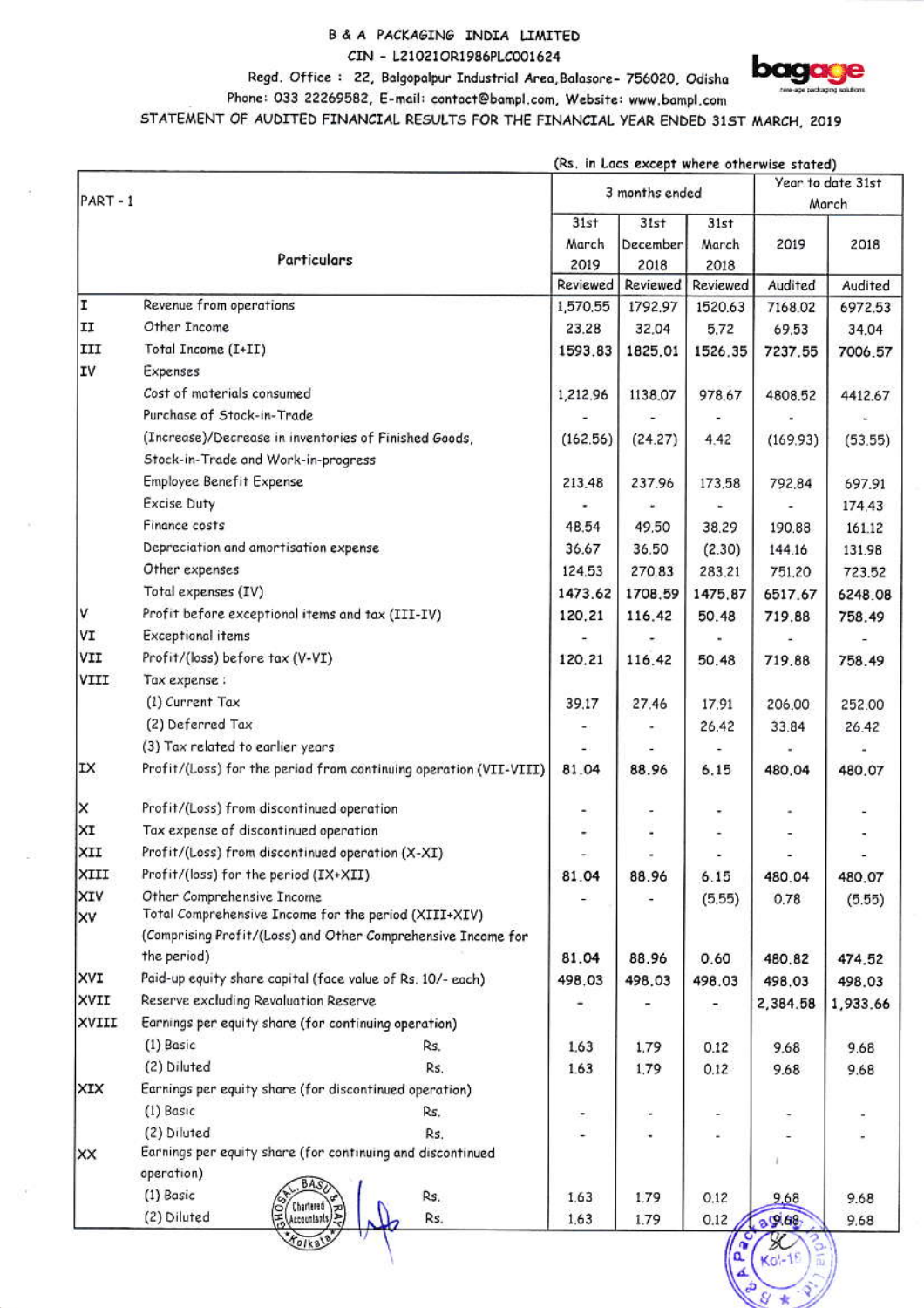#### B & A PACKAGING INDIA LIMITED CIN - L21021OR1986PLC001624



## Regd. Office: 22, Balgopalpur Industrial Area, Balasore- 756020, Odisha

Phone: 033 22269582, E-mail: contact@bampl.com, Website: www.bampl.com

SEGMENT-WISE REVENUE, RESULTS AND CAPITAL EMPLOYED FOR THE FINANCIAL YEAR ENDED 31ST MARCH, 2019

|                                                           | (Rs. in Lacs)                                                                                                                       |                                               |                                               |                                                                     |                                               |  |
|-----------------------------------------------------------|-------------------------------------------------------------------------------------------------------------------------------------|-----------------------------------------------|-----------------------------------------------|---------------------------------------------------------------------|-----------------------------------------------|--|
| PART-2                                                    |                                                                                                                                     | Year to date                                  |                                               |                                                                     |                                               |  |
| Particulars                                               | 31st<br>March                                                                                                                       | 31st<br>December                              | 31st<br>March                                 | 31st<br>March                                                       | 31st<br>March<br>2018                         |  |
|                                                           | Reviewed                                                                                                                            | Reviewed                                      | Reviewed                                      | Audited                                                             | Audited                                       |  |
| Segment Revenue (Net)                                     |                                                                                                                                     |                                               |                                               |                                                                     |                                               |  |
| (a) Paper Sacks                                           | 1035.11                                                                                                                             | 1260,77                                       | 995.20                                        | 5060.58                                                             | 4771.48                                       |  |
| (b) Flexible Laminates                                    | 492.16                                                                                                                              | 532,20                                        | 525.42                                        | 2,064.16                                                            | 2,026.62                                      |  |
| (c) Unallocated                                           |                                                                                                                                     |                                               |                                               |                                                                     |                                               |  |
| Total                                                     | 1527.27                                                                                                                             | 1792.97                                       | 1520.62                                       | 7124.74                                                             | 6798.10                                       |  |
| Less : Inter Segment Revenue                              |                                                                                                                                     |                                               |                                               | $\overline{\phantom{a}}$                                            |                                               |  |
| Net Sales/Income from Operations (Note)                   | 1527.27                                                                                                                             | 1792.97                                       | 1520.62                                       | 7124.74                                                             | 6798.10                                       |  |
| Segment Results [Profit/(Loss) Before Tax & Finance Cost] |                                                                                                                                     |                                               |                                               |                                                                     |                                               |  |
| (a) Paper Sacks                                           | 126.16                                                                                                                              | 189.80                                        | 9.14                                          | 816.04                                                              | 789.21                                        |  |
| (b) Flexible Laminates                                    | 42.59                                                                                                                               | (23.88)                                       | 79.63                                         | 94.72                                                               | 130,40                                        |  |
| Total                                                     | 168.75                                                                                                                              | 165.92                                        | 88.77                                         | 910.76                                                              | 919.61                                        |  |
| Less: Finance costs                                       | 48.54                                                                                                                               | 49.50                                         | 38.29                                         | 190.88                                                              | 161.12                                        |  |
| Profit/(Loss) Before Tax                                  | 120.21                                                                                                                              | 116.42                                        | 50.48                                         | 719.88                                                              | 758.49                                        |  |
|                                                           |                                                                                                                                     | ×                                             |                                               |                                                                     |                                               |  |
|                                                           |                                                                                                                                     |                                               |                                               |                                                                     |                                               |  |
|                                                           |                                                                                                                                     |                                               |                                               |                                                                     | 1417.86                                       |  |
|                                                           |                                                                                                                                     |                                               |                                               |                                                                     | 1165.18                                       |  |
|                                                           |                                                                                                                                     |                                               |                                               |                                                                     | (151.36)                                      |  |
|                                                           |                                                                                                                                     |                                               |                                               |                                                                     | 2431.68                                       |  |
|                                                           | Capital Employed (Segment Assets Less Segment Liabilities)<br>(a) Paper Sacks<br>(b) Flexible Laminates<br>(c) Unallocated<br>Total | 2019<br>1954.60<br>869.84<br>58.17<br>2882.61 | 2018<br>1820.47<br>978.24<br>35.96<br>2834.67 | 3 months ended<br>2018<br>1417.86<br>1165.18<br>(151.36)<br>2431.68 | 2019<br>1954.60<br>869.84<br>58.17<br>2882.61 |  |

Note: Net Sales/ Income from Operations for the year ended 31st March, 2018 are net of Excise Duty amounting to Rs.174.43 lacs.

Chartered

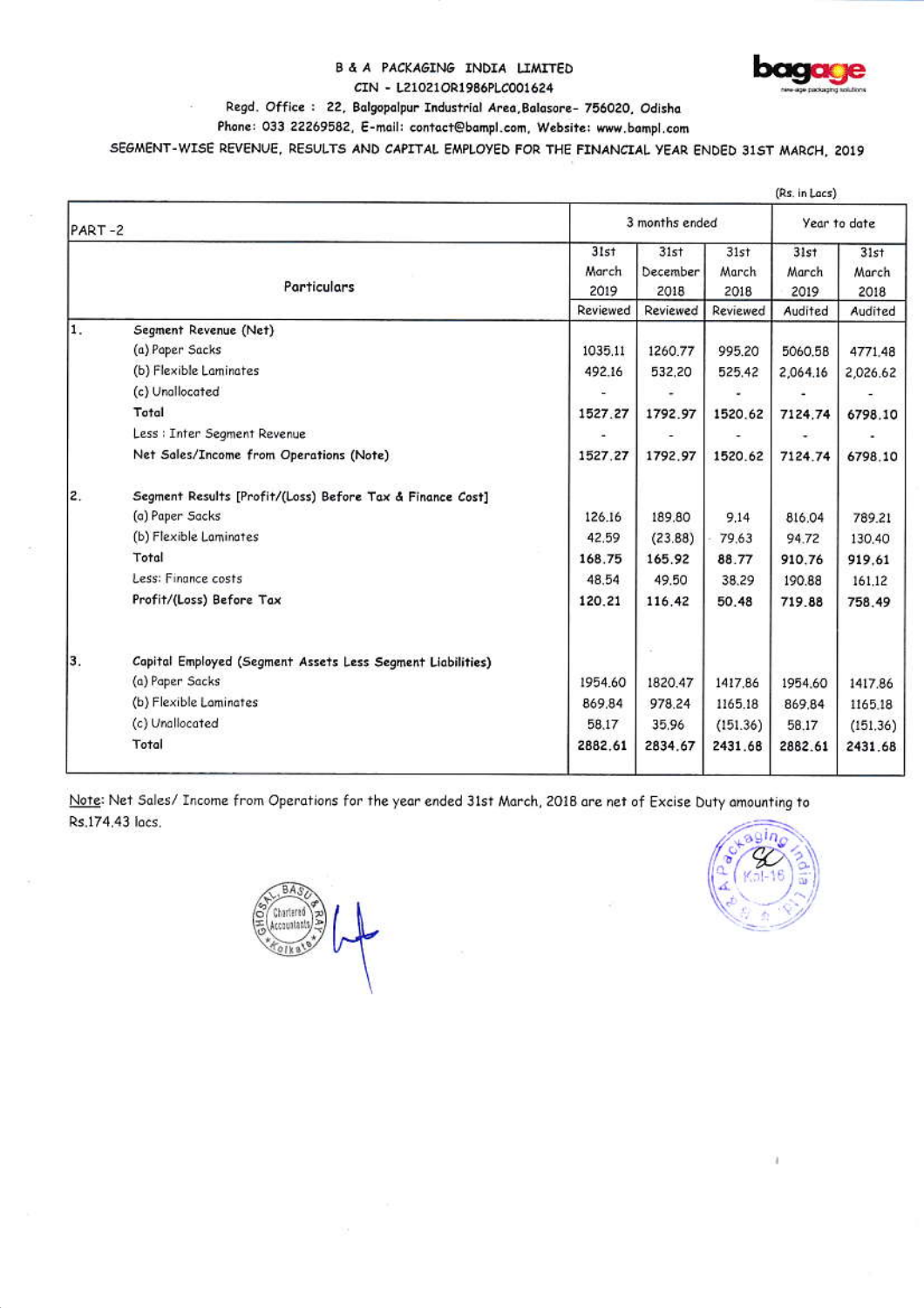

# **B&A PACKAGING INDIA LTD.**

# Regd. Office: 22, Balgopalpur Industrial Area, Balasore - 756020, Odisha CIN: L21021OR1986PLC001624, Website: www.bampl.com E-Mail: contact@bampl.com, Contact No.: 91 033 22269582, Fax: 91 033 22651388

| STATEMENT OF ASSETS AND LIABILITIES AS AT 31ST MARCH                             | (Rs. in Lacs) |                   |  |
|----------------------------------------------------------------------------------|---------------|-------------------|--|
| Part-3                                                                           | 2019          | 2018              |  |
|                                                                                  | (Audited)     | (Audited)         |  |
| <b>ASSETS</b>                                                                    |               |                   |  |
| Non-current assets                                                               |               |                   |  |
| (a) Property, Plant and Equipment                                                | 1,697.85      | 1,568.90          |  |
| (b) Capital work-in-progress                                                     | 43.73         | 104.27            |  |
| (c) Intangible assets (Other than Goodwill)                                      | 18.98         | 25.92             |  |
| (d) Intangible assets under development                                          | 11.04         | 13.28             |  |
| (e) Other non-current assets                                                     | 47.13         | 50.80             |  |
| Sub-total - Non-current assets                                                   | 1,818.73      | 1,763.17          |  |
| <b>Current assets</b>                                                            |               |                   |  |
| (a) Inventories                                                                  | 2,351.93      | 1,804.31          |  |
| (b) Financial Assets                                                             |               |                   |  |
| (i) Trade receivables                                                            | 1,371.14      | 1,405.10          |  |
| (ii) Cash and cash equivalents                                                   | 61.36         | 65.03             |  |
| (iii) Bank balances other than (ii) above                                        | 105.17        | 141.84            |  |
| (iv) Loans                                                                       | 5.82          | 4.05              |  |
| (vi) Other Financial Assets                                                      | 1.00          | 1.98              |  |
| (c) Other current assets                                                         | 182.74        | 197.56            |  |
| Sub-total - Current assets                                                       | 4,079.16      | 3,619.87          |  |
|                                                                                  |               |                   |  |
| <b>Total Assets</b>                                                              | 5,897.89      | 5,383.04          |  |
|                                                                                  |               |                   |  |
| <b>EQUITY AND LIABILITIES</b>                                                    |               |                   |  |
| Equity                                                                           |               |                   |  |
| (a) Equity Share capital                                                         | 498.03        | 498.03            |  |
| (b) Other Equity                                                                 | 2,384.58      | 1,933.66          |  |
| Sub-total - Equity                                                               | 2,882.61      | 2,431.69          |  |
| <b>LIABILITIES</b>                                                               |               |                   |  |
| Non-current liabilities                                                          |               |                   |  |
| (a) Financial Liabilities                                                        |               |                   |  |
| (i)<br><b>Borrowings</b>                                                         | 302.20        | 301.70            |  |
| (b) Provisions                                                                   | 57.51         | 53.52             |  |
| (c) Deferred tax liabilities (Net)                                               | 212.74        | 178.52            |  |
| Sub-total - Non-current liabilities                                              | 572.45        | 533.74            |  |
| <b>Current liabilities</b>                                                       |               |                   |  |
| (a) Financial Liabilities                                                        |               |                   |  |
| (i) Borrowings                                                                   | 919.22        | 848.15            |  |
| (ii) Trade payables                                                              | 1,045.94      | 1,159.38          |  |
| (iii) Other financial liabilities                                                | 165.58        | 164.19            |  |
| (b) Other current liabilities                                                    | 115.73        | 90.37             |  |
| (c) Provisions                                                                   | 41.84         | 32.78             |  |
| (d) Current Tax Liabilities (Net)                                                | 154.52        | 122.74            |  |
| Sub-total - Current liabilities<br>BAS                                           | 2,442.83      | 2,417.61<br>agino |  |
| မြို့<br>Chartered \zo<br><b>Total Equity and Liabilities</b><br><b>COUNTING</b> | 5,897.89      | 23,383.04         |  |
|                                                                                  |               | $(0 - 10)$        |  |